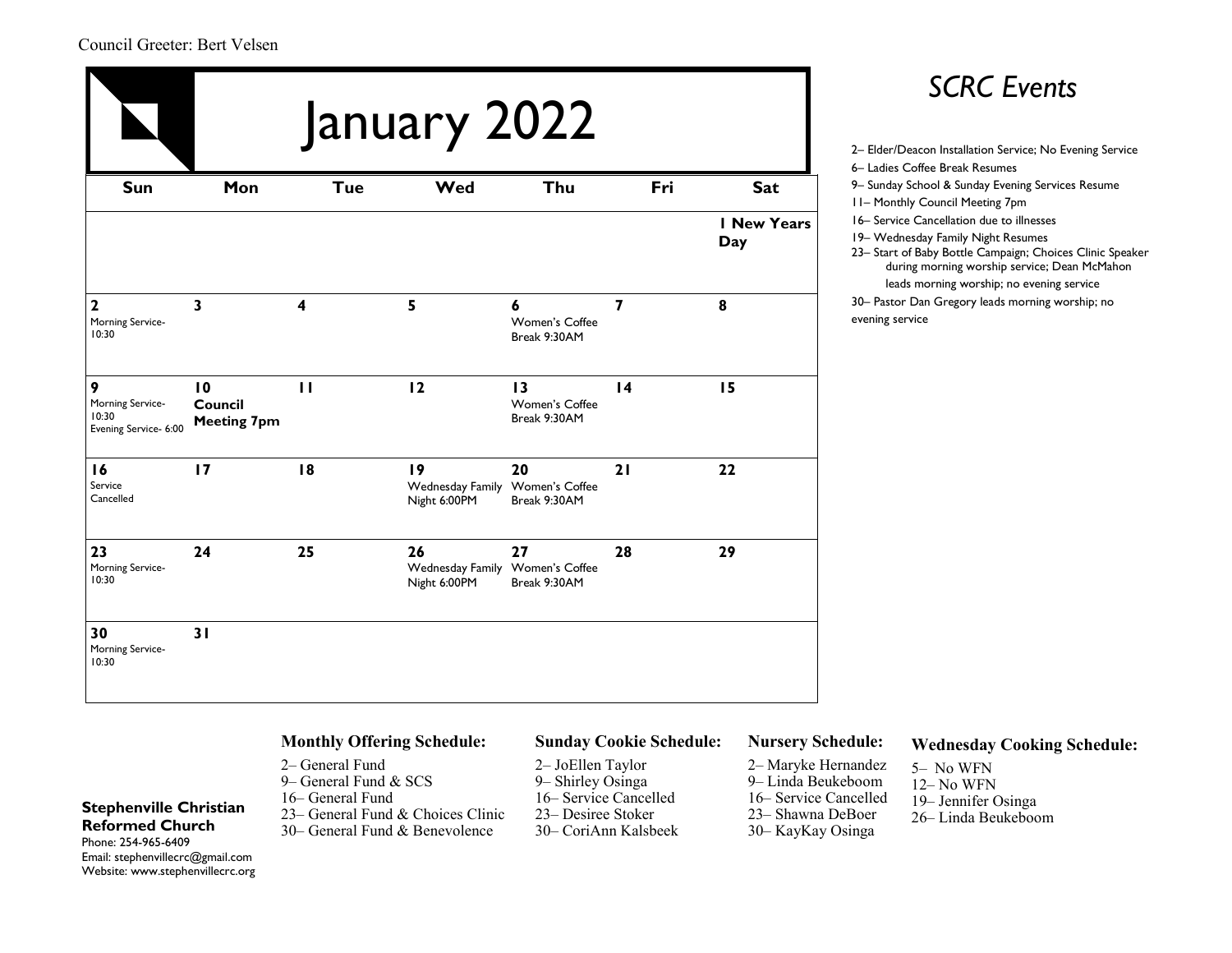|                                                          |                                           |            | February 2022                                         |                                |              |                                          | <b>SCRC Events</b><br>2- Wednesday Family Night Canceled due to weather<br>3- Ladies Coffee Break canceled due to weather                             |
|----------------------------------------------------------|-------------------------------------------|------------|-------------------------------------------------------|--------------------------------|--------------|------------------------------------------|-------------------------------------------------------------------------------------------------------------------------------------------------------|
| Sun                                                      | Mon                                       | <b>Tue</b> | Wed                                                   | Thu                            | Fri          | <b>Sat</b>                               | 6- Pastor Todd Hilkemann leads morning worship; no<br>evening service                                                                                 |
|                                                          |                                           | ı          | $\mathbf{2}$<br><b>WFN Canceled</b>                   | 3<br>Coffee Break<br>Canceled  | 4            | 5                                        | 7- Monthly Council Meeting 7pm<br>20- Isabel Talamantes visits from The Pantry & More<br>27- Communion; End of Choices Clinic Baby Bottle<br>Campaign |
| 6<br>Morning Service-<br>10:30                           | 7<br><b>Council</b><br><b>Meeting 7pm</b> | 8          | 9<br>Wednesday Family Women's Coffee<br>Night 6:00PM  | 10<br>Break 9:30AM             | $\mathbf{H}$ | 12<br><b>Valentines</b><br><b>Dinner</b> |                                                                                                                                                       |
| 13<br>Morning Service-<br>10:30                          | $\overline{14}$                           | 15         | 16<br>Wednesday Family Women's Coffee<br>Night 6:00PM | 17<br>Break 9:30AM             | 18           | 19                                       |                                                                                                                                                       |
| 20<br>Morning Service-<br>10:30<br>Evening Service- 6:00 | 21                                        | 22         | 23<br><b>WFN Canceled</b>                             | 24<br>Coffee Break<br>Canceled | 25           | 26                                       |                                                                                                                                                       |
| 27<br>Morning Service-<br>10:30<br>Evening Service- 6:00 | 28                                        |            |                                                       |                                |              |                                          |                                                                                                                                                       |

- 
- 3– Ladies Coffee Break canceled due to weather
- 6– Pastor Todd Hilkemann leads morning worship; no evening service
- 7– Monthly Council Meeting 7pm
- 20– Isabel Talamantes visits from The Pantry & More

### **Monthly Offering Schedule:**

- 6– General Fund
- 13– General Fund & SCS
- 20– General Fund
- **Stephenville Christian** 27– General Fund & The Pantry & More 27– Jennifer Osinga

### **Sunday Cookie Schedule:**

6– Lynn Lail 13– Audrey Veldhuizen 20– Vicki Schievink

**Nursery Schedule:**

– Lynn Lail – Janna Williamson – Laura Osinga – DeeDee Stoker

### **Wednesday Cooking Schedule:**

– WFN Canceled – Laura Osinga 16– Kay Dyk – WFN Canceled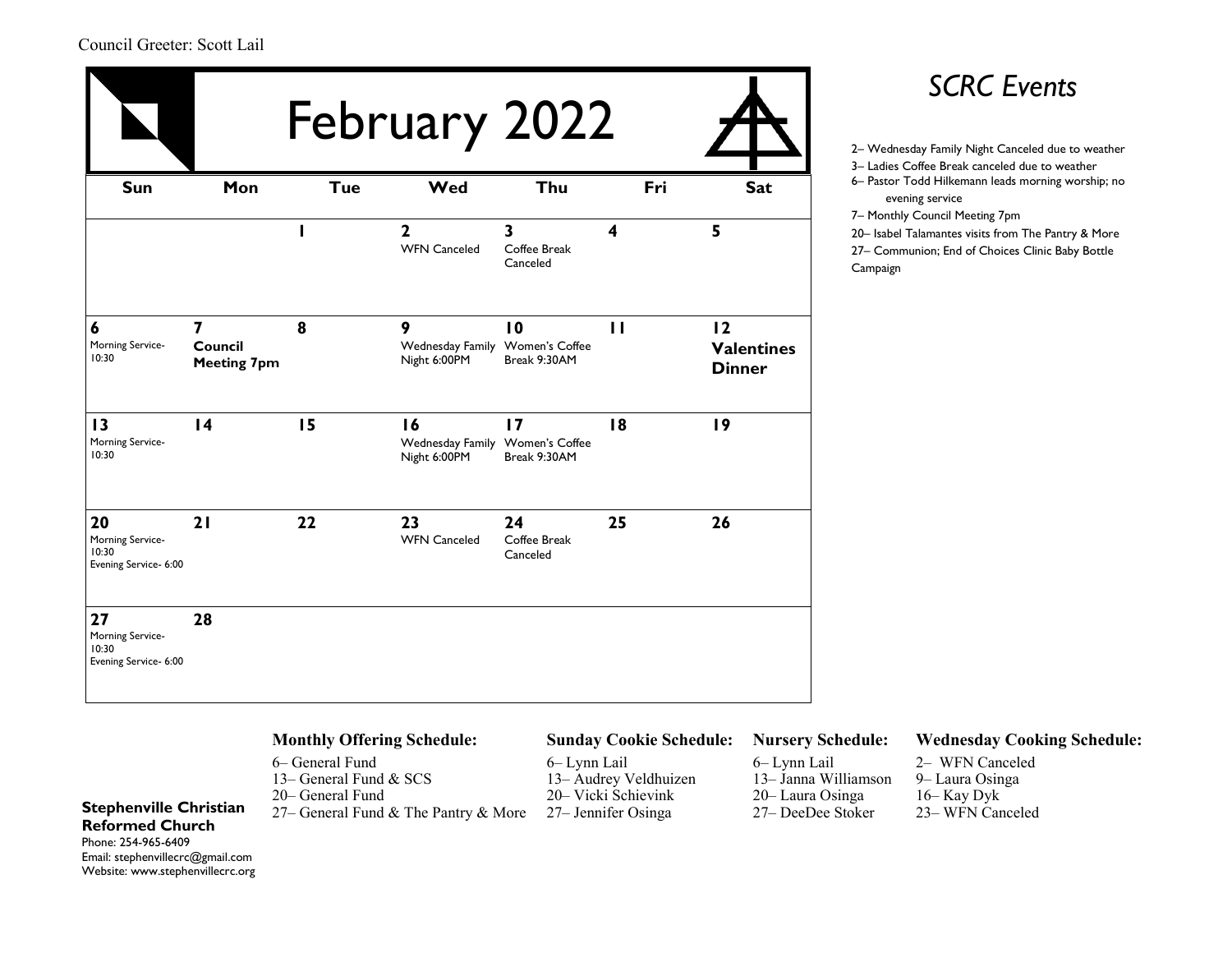### Council Greeter: Durk DeBoer

| Sun                                                      | Mon                                                     | <b>Tue</b> | Wed                                                             | Thu                                               | Fri              | <b>Sat</b>                            |
|----------------------------------------------------------|---------------------------------------------------------|------------|-----------------------------------------------------------------|---------------------------------------------------|------------------|---------------------------------------|
|                                                          |                                                         |            | $\mathbf{2}$<br>Wednesday Family Women's Coffee<br>Night 6:00PM | 3<br>Break 9:30AM                                 | $\boldsymbol{4}$ | 5<br><b>Spring</b><br>Cleaning<br>Day |
| 6<br>Morning Service-<br>10:30<br>Evening Service- 6:00  | $\overline{7}$                                          | 8          | 9                                                               | $\overline{10}$<br>Women's Coffee<br>Break 9:30AM | $\mathbf{H}$     | 12                                    |
| 13<br>Morning Service-<br>10:30<br>Evening Service- 6:00 | $\overline{14}$<br><b>Council</b><br><b>Meeting 7pm</b> | 15         | 16<br>Wednesday Family Women's Coffee<br>Night 6:00PM           | $\overline{17}$<br>Break 9:30AM                   | 18               | 19                                    |
| 20<br>Morning Service-<br>10:30<br>Evening Service- 6:00 | 21                                                      | 22         | 23<br>Wednesday Family Women's Coffee<br>Night 6:00PM           | 24<br>Break 9:30AM                                | 25               | 26                                    |
| 27<br>Morning Service-<br>10:30                          | 28                                                      | 29         | 30<br>Wednesday Family Women's Coffee<br>Night 6:00PM           | 31<br>Break 9:30AM                                |                  |                                       |

### *SCRC Events*

– Lent Begins – Church Spring Cleaning Day 10am – 12pm –12 Spring Break - No Education Classes –9 Classis Rocky Mountain Meeting – Daylight Savings Time & 34th Anniversary of SCRC – Monthly Council Meeting 7pm – Education Committee Meeting – Kimberley Masters visits with Sunrise Homeless Navigation Center; Pastor Dan Gregory leads morning Worship; no evening worship

### **Monthly Offering Schedule:**

– General Fund – General Fund & SCS – General Fund – General Fund & Sunrise Homeless Navigation Center

### **Sunday Cookie Schedule:**

6– Maryke Hernandez 13– Esther Tucker 20– GeriAnn Kalsbeek

#### **Nursery Schedule:**

– Jennifer Osinga – Laura Osinga – Pietra DeBoer – Maryke Hernandez

### **Wednesday Cooking Schedule:**

– GeriAnn Kalsbeek 9– No WFN – Desiree Stoker – Jennifer Osinga – Esther Tucker

**Reformed Church**  Phone: 254-965-6409 Email: stephenvillecrc@gmail.com Website: www.stephenvillecrc.org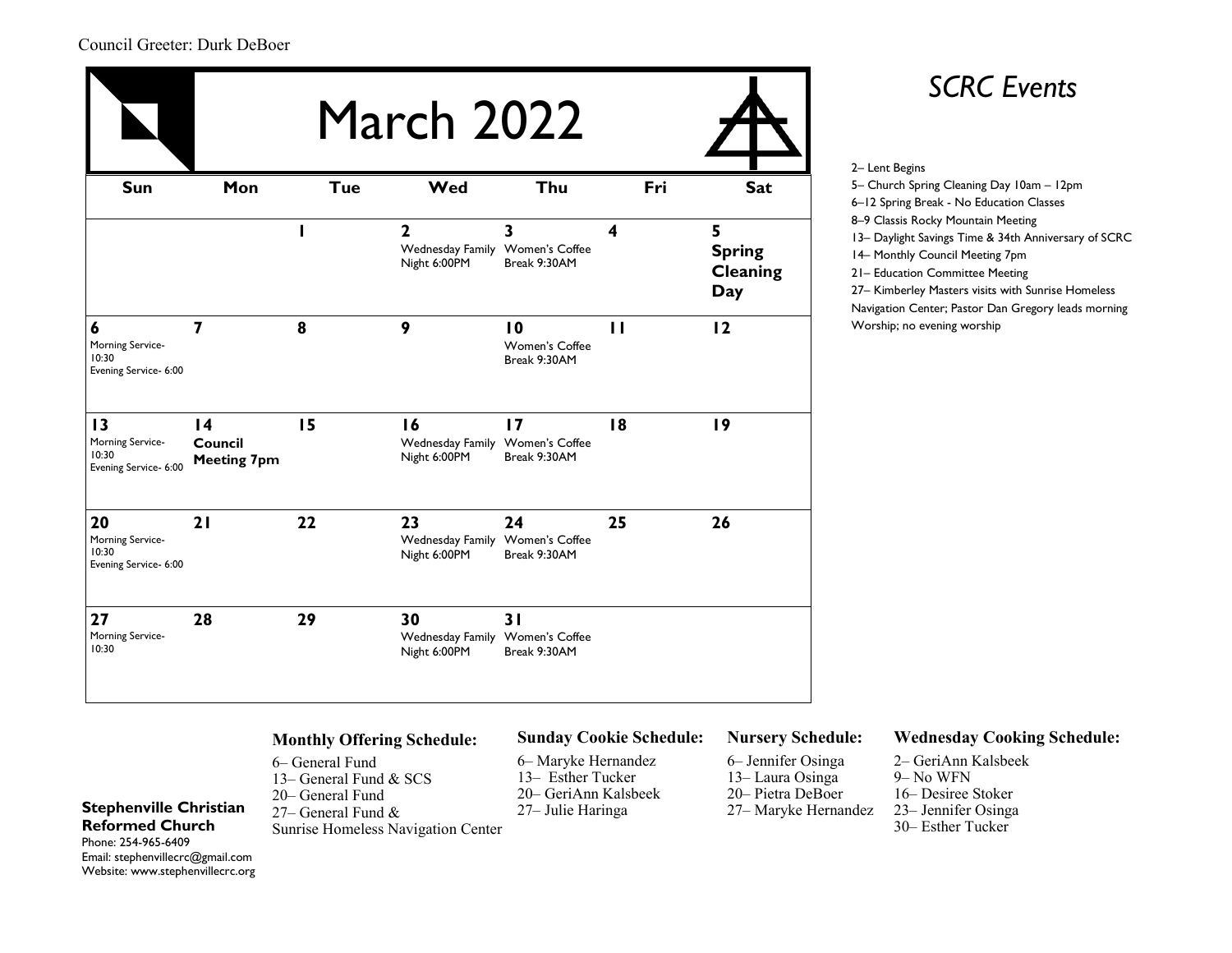### Council Greeter: Jonathan Osinga

|                                                                                |                                               |            | <b>April 2022</b>                                                  |                                 |                                  |                            | <b>SCRC</b> Events                                                                                                                                                                                                                                                                                                                                                                                                         |
|--------------------------------------------------------------------------------|-----------------------------------------------|------------|--------------------------------------------------------------------|---------------------------------|----------------------------------|----------------------------|----------------------------------------------------------------------------------------------------------------------------------------------------------------------------------------------------------------------------------------------------------------------------------------------------------------------------------------------------------------------------------------------------------------------------|
| Sun                                                                            | Mon                                           | <b>Tue</b> | Wed                                                                | Thu                             | Fri                              | <b>Sat</b><br>$\mathbf{2}$ | 10- Palm Sunday Service; All-Committee Meeting<br>followed by a Church Potluck; no Sunday School<br><b>11- Monthly Council Meeting 7pm</b><br>15- Good Friday Communion Service 7pm<br>17- Easter service followed by an Egg Hunt; no<br>Sunday school or evening service<br>23- John Kostik presentation 6:30-9;00 pm<br>24 Haiti Missionary Family the Gryglewicz's visit;<br>Kostik leads adult Sunday school & evening |
| 3<br>Morning Service-<br>10:30<br>Evening Service- 6:00                        | 4                                             | 5          | 6<br>Wednesday Family Women's Coffee<br>Night 6:00PM               | 7<br>Break 9:30AM               | 8                                | 9                          |                                                                                                                                                                                                                                                                                                                                                                                                                            |
| 10 Palm<br><b>Sunday</b><br>Morning Service-<br>10:30<br>Evening Service- 6:00 | $\mathbf{H}$<br>Council<br><b>Meeting 7pm</b> | 12         | $\overline{13}$<br>Wednesday Family Women's Coffee<br>Night 6:00PM | $\overline{14}$<br>Break 9:30AM | 15 Good<br>Friday<br>Service 7pm | 16                         |                                                                                                                                                                                                                                                                                                                                                                                                                            |
| 17 Easter<br>Morning Service-<br>10:30                                         | 18                                            | 19         | 20<br>Wednesday Family Women's Coffee<br>Night 6:00PM              | 21<br>Break 9:30AM              | 22                               | 23                         |                                                                                                                                                                                                                                                                                                                                                                                                                            |
| 24<br>Morning Service-<br>10:30<br>Evening Service- 6:00                       | 25                                            | 26         | 27<br>Wednesday Family Women's Coffee<br>Night 6:00PM              | 28<br>Break 9:30AM              | 29                               | 30                         |                                                                                                                                                                                                                                                                                                                                                                                                                            |

## *SCRC Events*

followed by a Church Potluck; no Sunday School – Monthly Council Meeting 7pm – Good Friday Communion Service 7pm – Easter service followed by an Egg Hunt; no Sunday school or evening service – John Kostik presentation 6:30—9;00 pm – Haiti Missionary Family the Gryglewicz's visit; John Kostik leads adult Sunday school & evening worship

### **Monthly Offering Schedule:**

– General Fund – General Fund & SCS – General Fund – General Fund & Resonate Global Haiti Missionaries Johnny & Kim Gryglewicz

### **Sunday Cookie Schedule: Nursery Schedule:**

3– Heidi Velsen 10– Potluck 17– Caitlyn Schievink

– Linda Beukeboom – Shawna DeBoer – KayKay Osinga – DeeDee Stoker

#### **Wednesday Cooking Schedule:**

– Linda Beukeboom 13– Kay Dyk – Janelle Thiebaud – Shawna DeBoer

**Reformed Church**  Phone: 254-965-6409 Email: stephenvillecrc@gmail.com Website: www.stephenvillecrc.org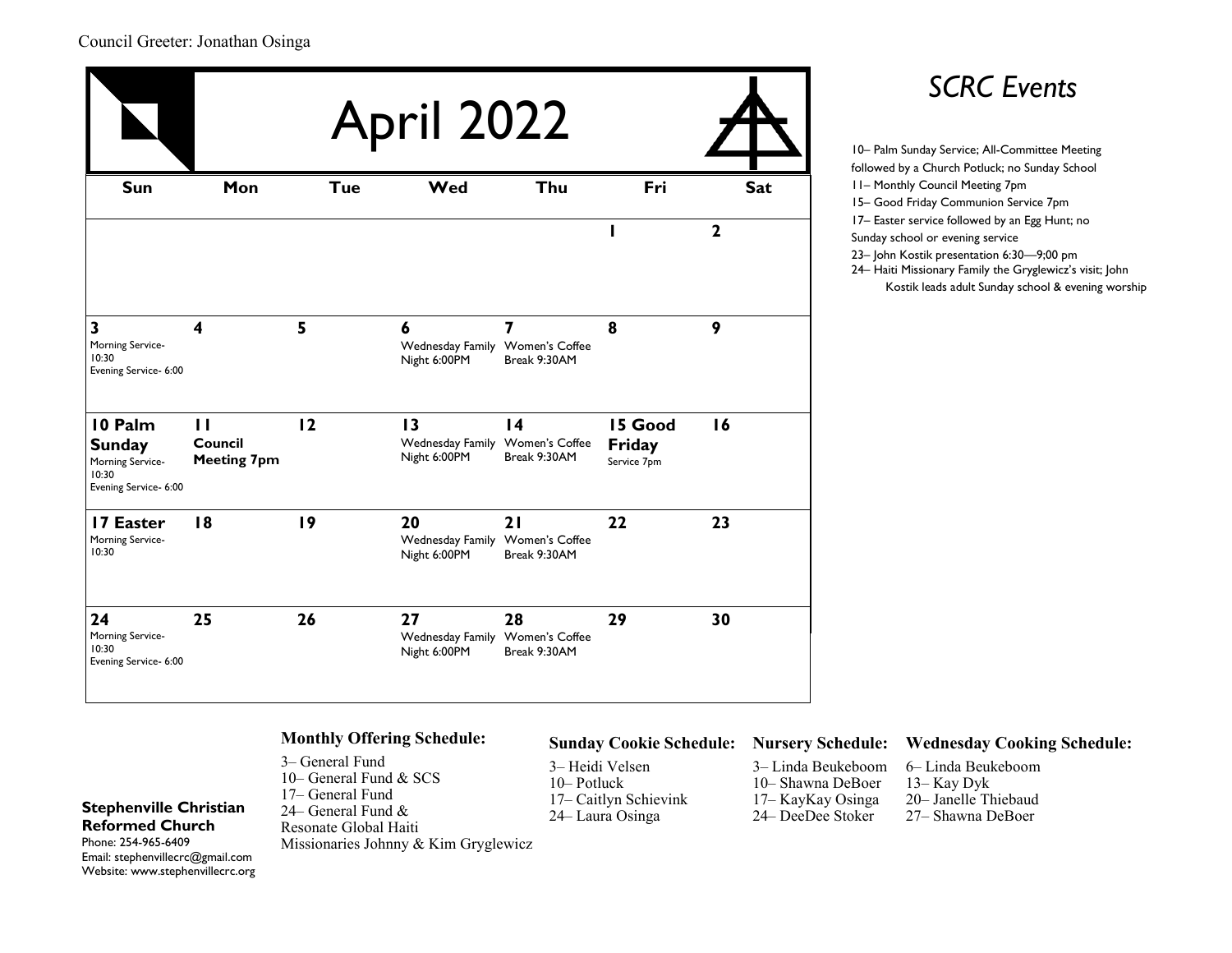### Council Greeter: James Tucker

| <b>May 2022</b>                                                         |                                                               |              |                                                      |                                      |     |                         | <b>SCRC Events</b><br>2- Elders Meeting; Education Committee Meeting @                                                                                                                                                         |
|-------------------------------------------------------------------------|---------------------------------------------------------------|--------------|------------------------------------------------------|--------------------------------------|-----|-------------------------|--------------------------------------------------------------------------------------------------------------------------------------------------------------------------------------------------------------------------------|
| Sun                                                                     | Mon                                                           | <b>Tue</b>   | Wed                                                  | Thu                                  | Fri | <b>Sat</b>              | 7:30pm<br>4- Last Wednesday Family Night<br>5- National Day of Prayer; Minister's Alliance Prayer                                                                                                                              |
| Morning Service-<br>10:30<br>Evening Service- 6:00 Committee Meeting    | $\mathbf{2}$<br><b>Elders Meeting;</b><br>Education<br>7:30pm | $\mathbf{3}$ | 4<br>Wednesday Family Women's Coffee<br>Night 6:00PM | 5 <sup>5</sup><br>Break 9:30AM       | 6   | $\overline{\mathbf{z}}$ | Service 7am to 7pm<br>8- Mother's Day; Last Day of Sunday School; Teacher<br>Appreciation/High School Graduation Recognit<br>9- Monthly Council Meeting 7pm<br>12- Last Day of Coffee Break<br>22- Last Sunday Evening Service |
| 8 Mother's<br>Day<br>Morning Service-<br>10:30<br>Evening Service- 6:00 | 9<br>Council<br><b>Meeting 7pm</b>                            | 10           | $\mathbf{H}$                                         | 12<br>Women's Coffee<br>Break 9:30AM | 13  | $\overline{14}$         |                                                                                                                                                                                                                                |
| 15<br>Morning Service-<br>10:30<br>Evening Service- 6:00                | 16                                                            | 17           | 18                                                   | 19                                   | 20  | 21                      |                                                                                                                                                                                                                                |
| 22<br>Morning Service-<br>10:30<br>Evening Service- 6:00                | 23                                                            | 24           | 25                                                   | 26                                   | 27  | 28                      |                                                                                                                                                                                                                                |
| 29<br>Morning Service-<br>10:30                                         | 30                                                            | 31           |                                                      |                                      |     |                         |                                                                                                                                                                                                                                |

### *SCRC Events*

- 7:30pm 4– Last Wednesday Family Night 5– National Day of Prayer; Minister's Alliance Prayer Service 7am to 7pm 8– Mother's Day; Last Day of Sunday School; Teacher Appreciation/High School Graduation Recognition 9– Monthly Council Meeting 7pm 12– Last Day of Coffee Break
- 22– Last Sunday Evening Service

### **Monthly Offering Schedule:**

- 1– General Fund 8– General Fund & SCS
- 15– General Fund 22– General Fund & World Renew
- Ukraine Refugee Relief

29– General Fund & Benevolence

### **Sunday Cookie Schedule:**

- 1– Rita Huisman
- 8– Shawna DeBoer
- 15– Margreet Osinga
- 22– Janelle Thiebaud
- 29– DeeDee Stoker

### **Nursery Schedule:**

- 1– Janna Williamson
- 8– Laura Osinga
- 15– Lynn Lail
- 22– Jennifer Osinga
- 29– Heidi Velsen

### **Wednesday Cooking Schedule:**

4– CoriAnn Kalsbeek

Phone: 254-965-6409 Email: stephenvillecrc@gmail.com Website: www.stephenvillecrc.org

**Stephenville Christian Reformed Church**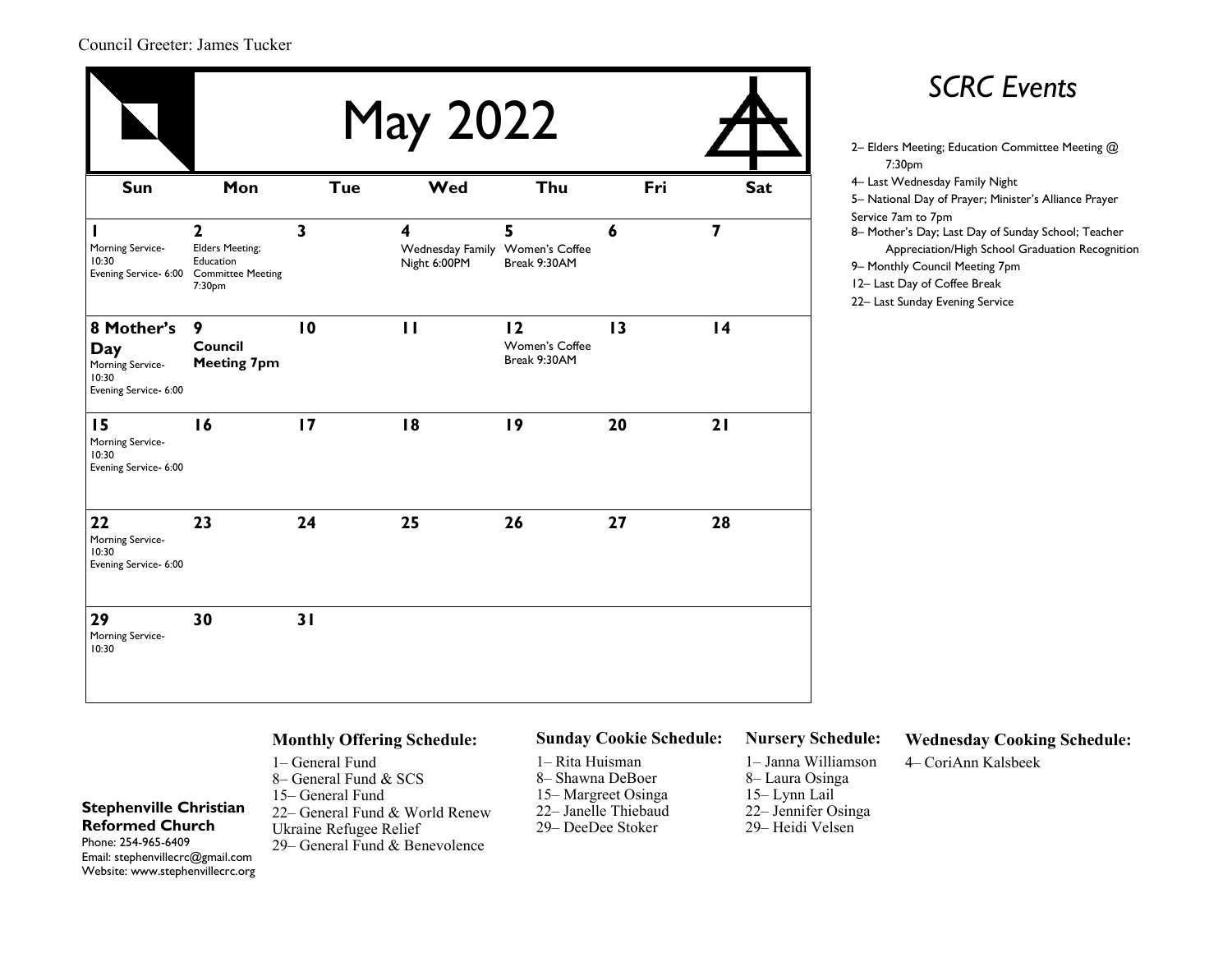### Council Greeter: Bruce Haringa

|                                                    | <b>June 2022</b>                    |                 |     |                                      |                  |                  | <b>SCRC Events</b><br>9- Ladies Coffee Break Summer Study Starts                                                                                                                                  |
|----------------------------------------------------|-------------------------------------|-----------------|-----|--------------------------------------|------------------|------------------|---------------------------------------------------------------------------------------------------------------------------------------------------------------------------------------------------|
| Sun                                                | Mon                                 | <b>Tue</b>      | Wed | Thu                                  | Fri              | <b>Sat</b>       | 10-16 - Synod 2022<br>13- Monthly Council Meeting 7PM<br>19- Father's Day                                                                                                                         |
|                                                    |                                     |                 |     | $\mathbf{2}$                         | $\mathbf{3}$     | 4                | 24-25 Vacation Bible School 5:30-8:00pm<br>26- Communion; VBS Presentation during m<br>Worship; Fellowship Pool Party @ Frans & N<br>5pm<br>25-July 2 SERVE Trip to LaGrave CRC in Gr<br>Michigan |
| 5<br>Morning Service-<br>10:30                     | 6                                   | 7               | 8   | 9<br>Women's Coffee<br>Break 9:30AM  | 10               | $\mathbf{H}$     |                                                                                                                                                                                                   |
| 12<br>Morning Service-<br>10:30                    | 13<br>Council<br><b>Meeting 7pm</b> | $\overline{14}$ | 15  | 16<br>Women's Coffee<br>Break 9:30AM | $\overline{17}$  | 18               |                                                                                                                                                                                                   |
| 19 Father's 20<br>Day<br>Morning Service-<br>10:30 |                                     | 21              | 22  | 23                                   | 24<br><b>VBS</b> | 25<br><b>VBS</b> |                                                                                                                                                                                                   |
| 26<br>Morning Service-<br>10:30                    | 27                                  | 28              | 29  | 30<br>Women's Coffee<br>Break 9:30AM |                  |                  |                                                                                                                                                                                                   |

### **Monthly Offering Schedule:**

- 5– General Fund
- 12– General Fund & Stephenville Christian School
- 19– General Fund
- **Stephenville Christian** 26– General Fund & Rehoboth Christian School 26– Kali Osinga

### **Sunday Cookie Schedule:**

5– Jessica Doyle 12– CoriAnn Kalsbeek 19– Kay Dyk

### **Nursery Schedule:**

– CoriAnn Kalsbeek – Pietra DeBoer – Maryke Hernandez –Linda Beukeboom

# *SCRC Events*

10-16 – Synod 2022 13– Monthly Council Meeting 7PM 19– Father's Day 24–25 Vacation Bible School 5:30–8:00pm 26– Communion; VBS Presentation during morning Worship; Fellowship Pool Party @ Frans & Margreet's @ 5pm 25-July 2 SERVE Trip to LaGrave CRC in Grand Rapids, Michigan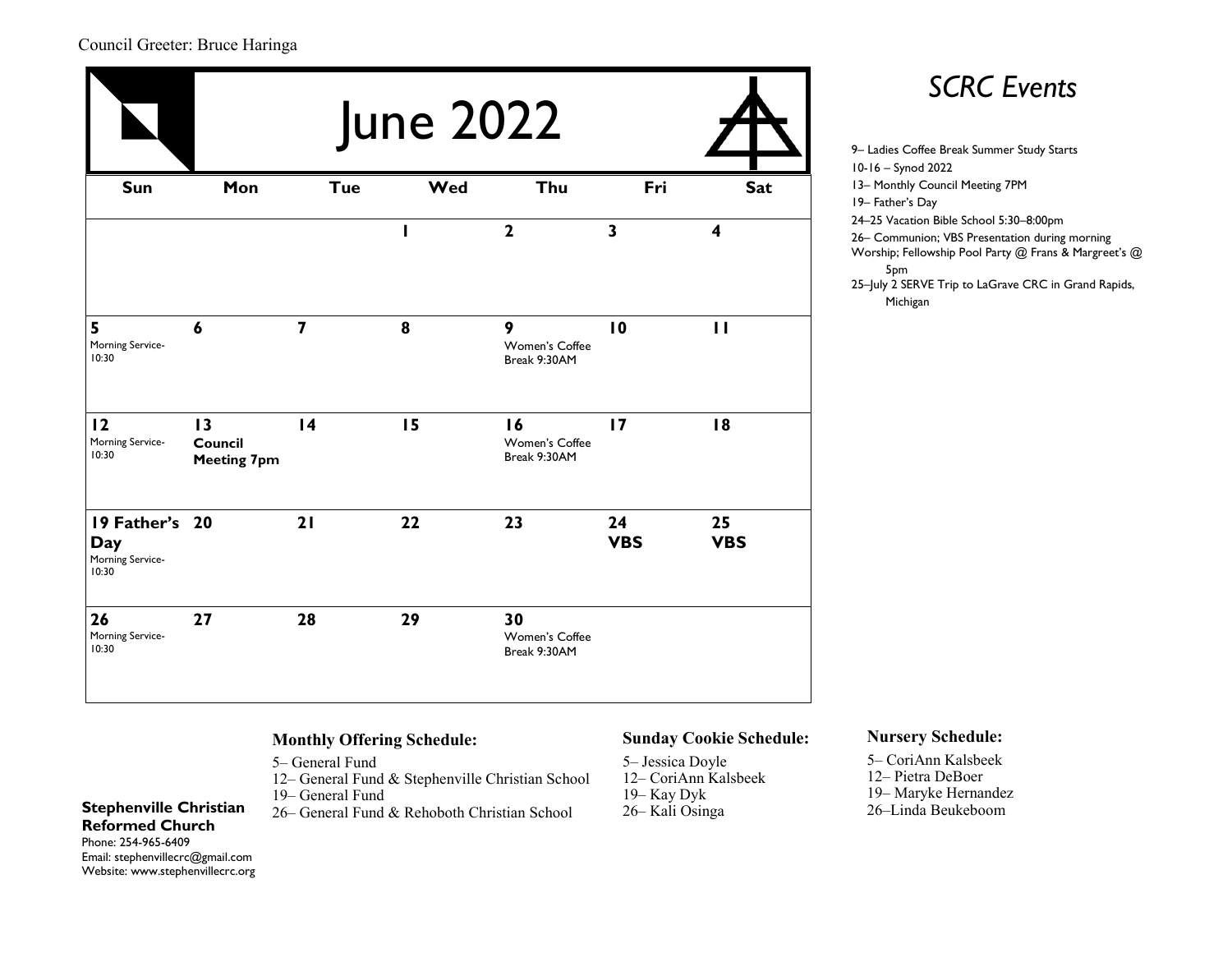### Council Greeter:: Bert Velsen

|                                                      | <b>July 2022</b>                              |            |                  |                                                  |     |                  |  |  |  |
|------------------------------------------------------|-----------------------------------------------|------------|------------------|--------------------------------------------------|-----|------------------|--|--|--|
| Sun                                                  | Mon                                           | <b>Tue</b> | Wed              | Thu                                              | Fri | <b>Sat</b>       |  |  |  |
|                                                      |                                               |            |                  |                                                  | п   | $\mathbf{2}$     |  |  |  |
| $\overline{\mathbf{3}}$<br>Morning Service-<br>10:30 | $\overline{\mathbf{4}}$                       | 5          | $\boldsymbol{6}$ | $\overline{7}$<br>Women's Coffee<br>Break 9:30AM | 8   | $\boldsymbol{9}$ |  |  |  |
| $\overline{10}$<br>Morning Service-<br>10:30         | $\mathbf{H}$<br>Council<br><b>Meeting 7pm</b> | 12         | 13               | $\overline{14}$                                  | 15  | 16               |  |  |  |
| 17<br>Morning Service-<br>10:30                      | 18                                            | 19         | 20               | 21<br>Women's Coffee<br>Break 9:30AM             | 22  | 23               |  |  |  |
| 24<br>Morning Service-<br>10:30                      | 25                                            | 26         | 27               | 28<br>Women's Coffee<br>Break 9:30AM             | 29  | 30               |  |  |  |
| 31<br>Morning Service-<br>10:30                      |                                               |            |                  |                                                  |     |                  |  |  |  |

### *SCRC Events*

6– Education Committee Meeting 7PM 11– Monthly Council Meeting 7PM TBD– Robert Adams visits with Mission India Fellowship Pool Party TBD

### **Monthly Offering Schedule:**

– General Fund – General Fund & SCS – General Fund – General Fund & Mission India – General Fund & Benevolence

#### **Sunday Cookie Schedule:**

– Shirley Osinga – Linda Beukeboom – Lynn Lail – Audrey Veldhuizen – Vicki Schievink

#### **Nursery Schedule:**

- 3– Shawna DeBoer
- 10– KayKay Osinga
- 17– DeeDee Stoker
- 24– Janna Williamson
- 31– Laura Osinga

#### **Reformed Church**  Phone: 254-965-6409 Email: stephenvillecrc@gmail.com Website: www.stephenvillecrc.org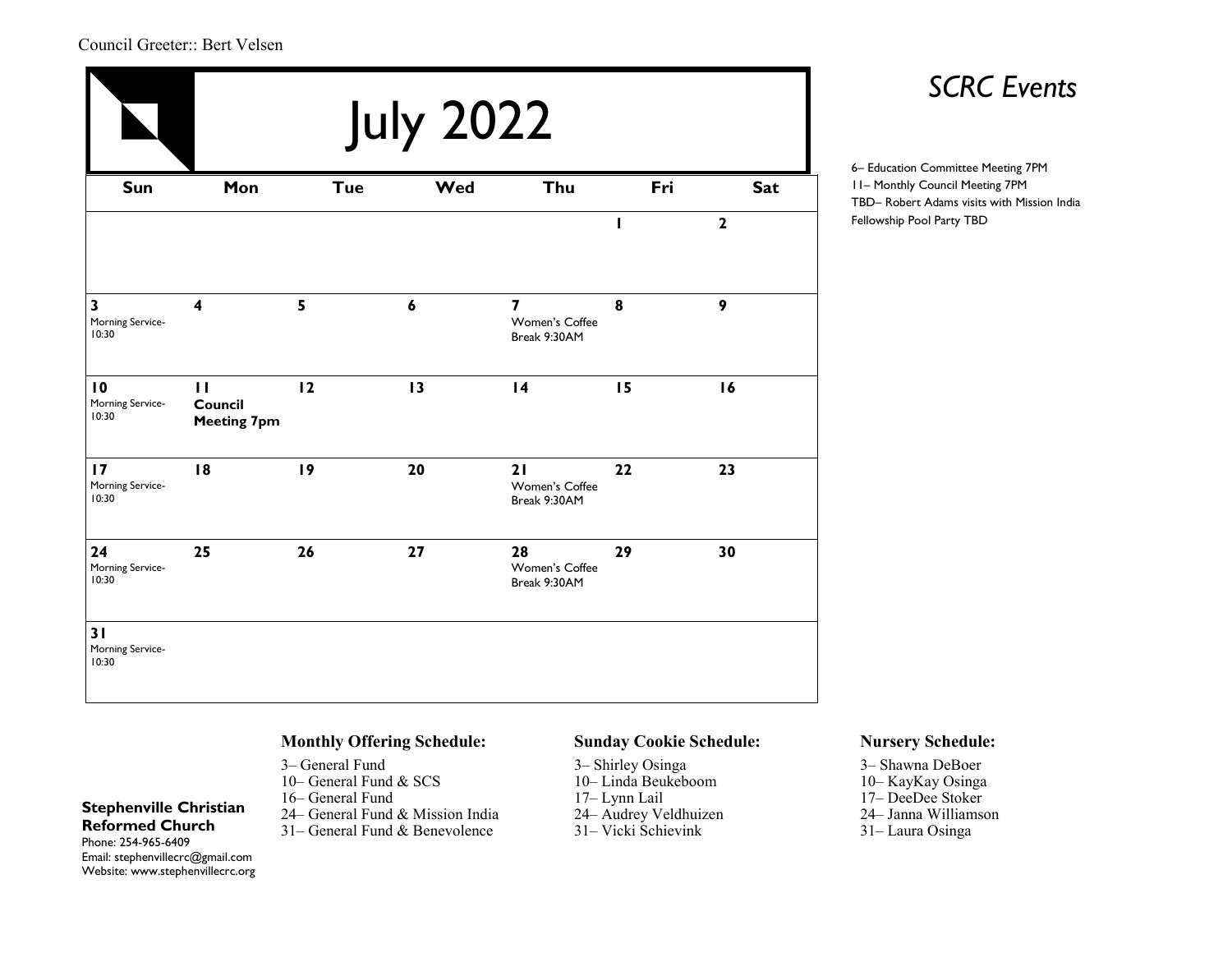|                                                      |                                    | <b>SCRC E</b><br>8- Monthly Council Meeting 7PM |                         |                                      |     |            |                                                                                                     |
|------------------------------------------------------|------------------------------------|-------------------------------------------------|-------------------------|--------------------------------------|-----|------------|-----------------------------------------------------------------------------------------------------|
| Sun                                                  | Mon                                | <b>Tue</b>                                      | Wed                     | Thu                                  | Fri | <b>Sat</b> | 18 - Ladies Coffee Break Fall Star<br>28- Communion<br>Fellowship Pool Party TBD                    |
|                                                      | п                                  | $\overline{2}$                                  | $\overline{\mathbf{3}}$ | $\overline{\mathbf{4}}$              | 5   | 6          | TBD - Sunday School Fall Start<br>TBD - Wednesday Family Night I<br>TBD - Sunday Evening Services F |
| $\overline{\mathbf{z}}$<br>Morning Service-<br>10:30 | 8<br>Council<br><b>Meeting 7pm</b> | 9                                               | $\overline{10}$         | $\mathbf{H}$                         | 12  | 13         |                                                                                                     |
| $\overline{14}$<br>Morning Service-<br>10:30         | 15                                 | 16                                              | $\overline{17}$         | 18<br>Women's Coffee<br>Break 9:30AM | 19  | 20         |                                                                                                     |
| 21<br>Morning Service-<br>10:30                      | 22                                 | 23                                              | 24                      | 25<br>Women's Coffee<br>Break 9:30AM | 26  | 27         |                                                                                                     |
| 28<br>Morning Service-<br>10:30                      | 29                                 | 30                                              | 31                      |                                      |     |            |                                                                                                     |

18 – Ladies Coffee Break Fall Start 28– Communion Fellowship Pool Party TBD TBD – Sunday School Fall Start TBD – Wednesday Family Night Kickoff TBD – Sunday Evening Services Resume

### **Monthly Offering Schedule:**

- 7– General Fund
- 14– General Fund & SCS
- 21– General Fund
- **Stephenville Christian** 28– General Fund & Backpack Buddies 28– GeriAnn Kalsbeek

### **Sunday Cookie Schedule:**

- 7– Maryke Hernandez 14– Jennifer Osinga
- 
- 21– Esther Tucker<br>28– GeriAnn Kalsbeek

### **Nursery Schedule:**

– Lynn Lail – Jennifer Osinga – Heidi Velsen – CoriAnn Kalsbeek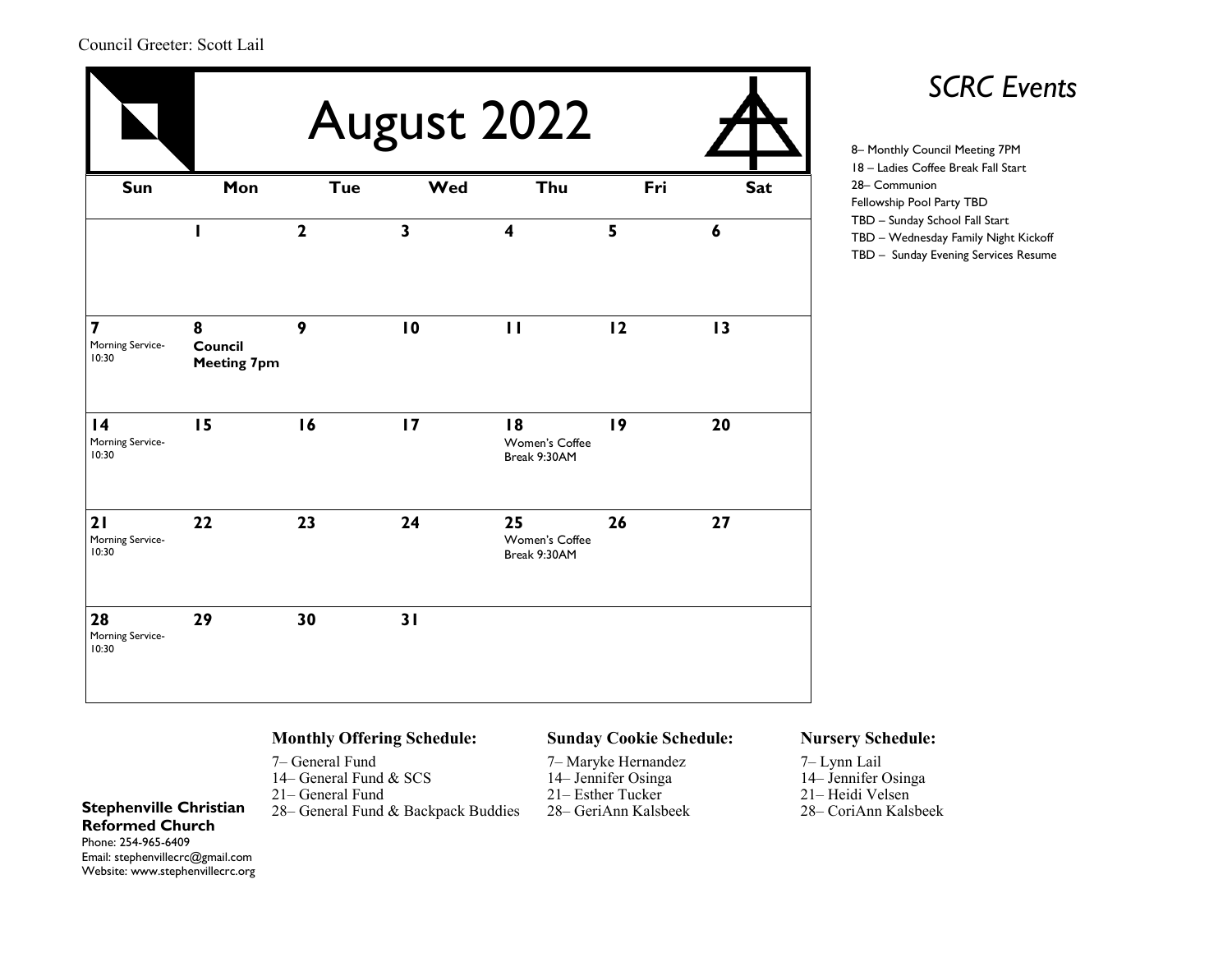Website:

|              |                                     | September 2022   |                         |                                      |              |                 |  |  |  |
|--------------|-------------------------------------|------------------|-------------------------|--------------------------------------|--------------|-----------------|--|--|--|
| Sun          | Mon                                 | <b>Tue</b>       | Wed                     | Thu                                  | Fri          | Sat             |  |  |  |
|              |                                     |                  |                         | Women's Coffee<br>Break 9:30AM       | $\mathbf{2}$ | $\mathbf{3}$    |  |  |  |
| 4            | 5                                   | $\boldsymbol{6}$ | $\overline{\mathbf{z}}$ | 8<br>Women's Coffee<br>Break 9:30AM  | 9            | $\overline{10}$ |  |  |  |
| $\mathbf{H}$ | 12<br>Council<br><b>Meeting 7pm</b> | 13               | $\overline{14}$         | 15<br>Women's Coffee<br>Break 9:30AM | 16           | $\overline{17}$ |  |  |  |
| 18           | 19                                  | 20               | 21                      | 22<br>Women's Coffee<br>Break 9:30AM | 23           | 24              |  |  |  |
| 25           | 26                                  | 27               | 28                      | 29<br>Women's Coffee<br>Break 9:30AM | 30           |                 |  |  |  |

# *SCRC Events*

|                                  | <b>Monthly Offering Schedule:</b>             | <b>Sunday Cookie Schedule: Nursery Schedule:</b> |         | <b>Wednesday Cooking Schedule:</b> |
|----------------------------------|-----------------------------------------------|--------------------------------------------------|---------|------------------------------------|
|                                  | 4– General Fund                               | $4-$                                             | $^{4-}$ | $\sqrt{ }$                         |
|                                  | 11– General Fund $&$ SCS                      | $11-$                                            | $11-$   | $14-$                              |
|                                  | 18– General Fund                              | $18-$                                            | $18-$   | $21 -$                             |
| <b>Stephenville Christian</b>    | 25– General Fund & Resonate Global Uganda 25– |                                                  | $25 -$  | $28 -$                             |
| <b>Reformed Church</b>           | Missionaries Anthony & Sara Sytsma            |                                                  |         |                                    |
| Phone: 254-965-6409              |                                               |                                                  |         |                                    |
| Email: stephenvillecrc@gmail.com |                                               |                                                  |         |                                    |

Council Greeter: Durk DeBoer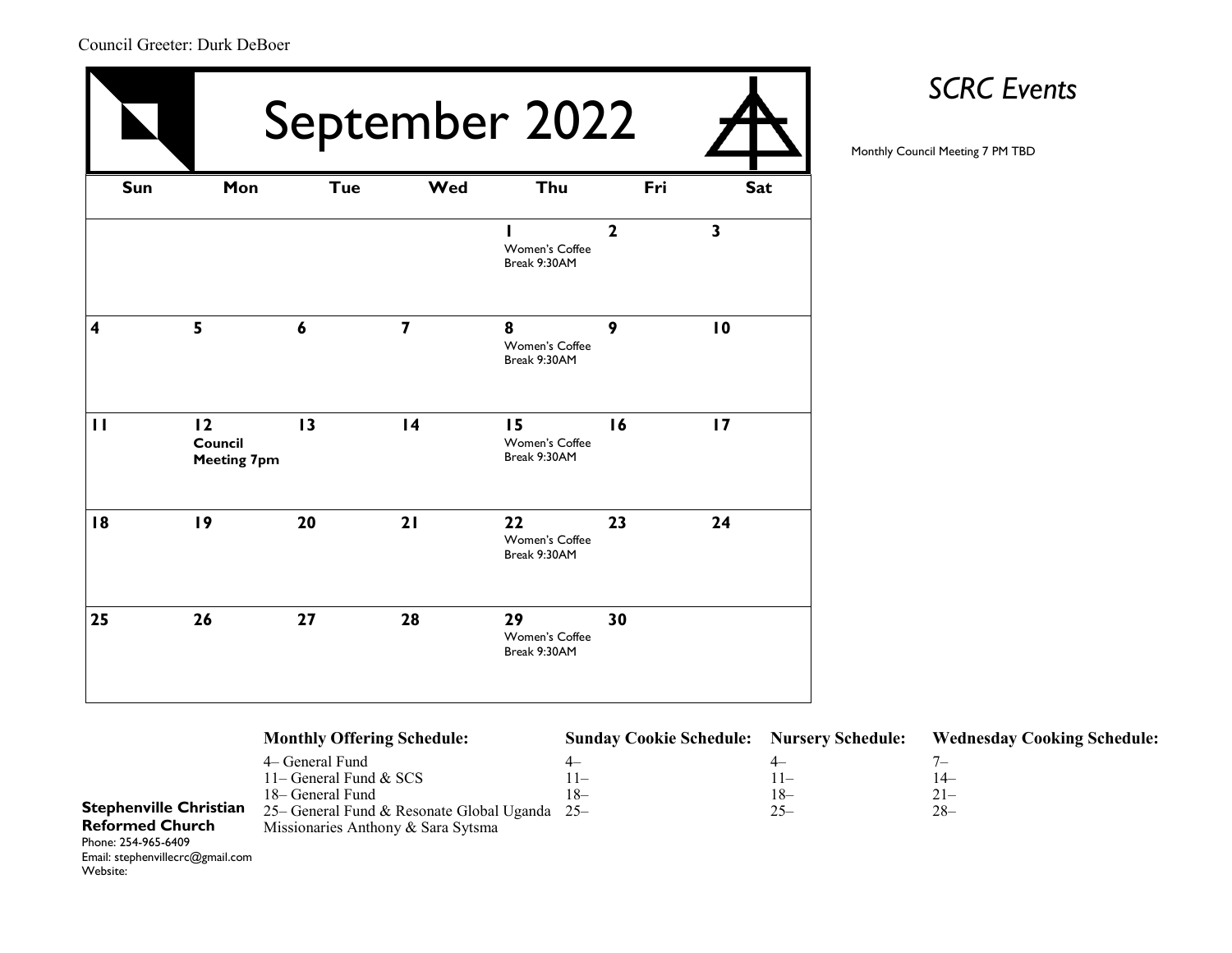### Council Greeter: Jonathan Osinga

|              | October 2022                        |                         |     |                                      |                 |            |  |  |  |
|--------------|-------------------------------------|-------------------------|-----|--------------------------------------|-----------------|------------|--|--|--|
| Sun          | Mon                                 | <b>Tue</b>              | Wed | Thu                                  | Fri             | <b>Sat</b> |  |  |  |
|              |                                     |                         |     |                                      |                 | I          |  |  |  |
| $\mathbf{2}$ | $\overline{\mathbf{3}}$             | $\overline{\mathbf{4}}$ | 5   | 6<br>Women's Coffee<br>Break 9:30AM  | $\overline{7}$  | 8          |  |  |  |
| 9            | 10<br>Council<br><b>Meeting 7pm</b> | $\mathbf{H}$            | 12  | 13<br>Women's Coffee<br>Break 9:30AM | $\overline{14}$ | 15         |  |  |  |
| 16           | 17                                  | 18                      | 19  | 20<br>Women's Coffee<br>Break 9:30AM | 21              | 22         |  |  |  |
| 23           | 24                                  | 25                      | 26  | 27<br>Women's Coffee<br>Break 9:30AM | 28              | 29         |  |  |  |
| 30           | 31                                  |                         |     |                                      |                 |            |  |  |  |

# *SCRC Events*

Monthly Council Meeting 7 PM Communion TBD Choices Clinic Fundraising Banquet Classis Rocky Mountain Meeting TBD 30– Reformation Sunday

|                                  | <b>Monthly Offering Schedule:</b>          | <b>Sunday Cookie Schedule:</b> | <b>Nursery Schedule:</b> | <b>Wednesday Cooking Schedule:</b> |
|----------------------------------|--------------------------------------------|--------------------------------|--------------------------|------------------------------------|
|                                  | 2– General Fund                            |                                | $2-$                     |                                    |
|                                  | 9– General Fund $&$ SCS                    | $Q_{-}$                        | $Q_{-}$                  | 12–                                |
|                                  | 16– General Fund                           | l 6–                           | $16-$                    | 19–                                |
| <b>Stephenville Christian</b>    | 23– General Fund & Crossroads Prison $23-$ |                                | $23 -$                   | $26-$                              |
| <b>Reformed Church</b>           | Ministries                                 | $30-$                          | $30 -$                   |                                    |
| Phone: 254-965-6409              | $30 -$ General Fund & Benevolence          |                                |                          |                                    |
| Email: stephenvillecrc@gmail.com |                                            |                                |                          |                                    |

Phone: 254-965-6409 Email: stephenvillecrc( Website: www.stephenvillecrc.org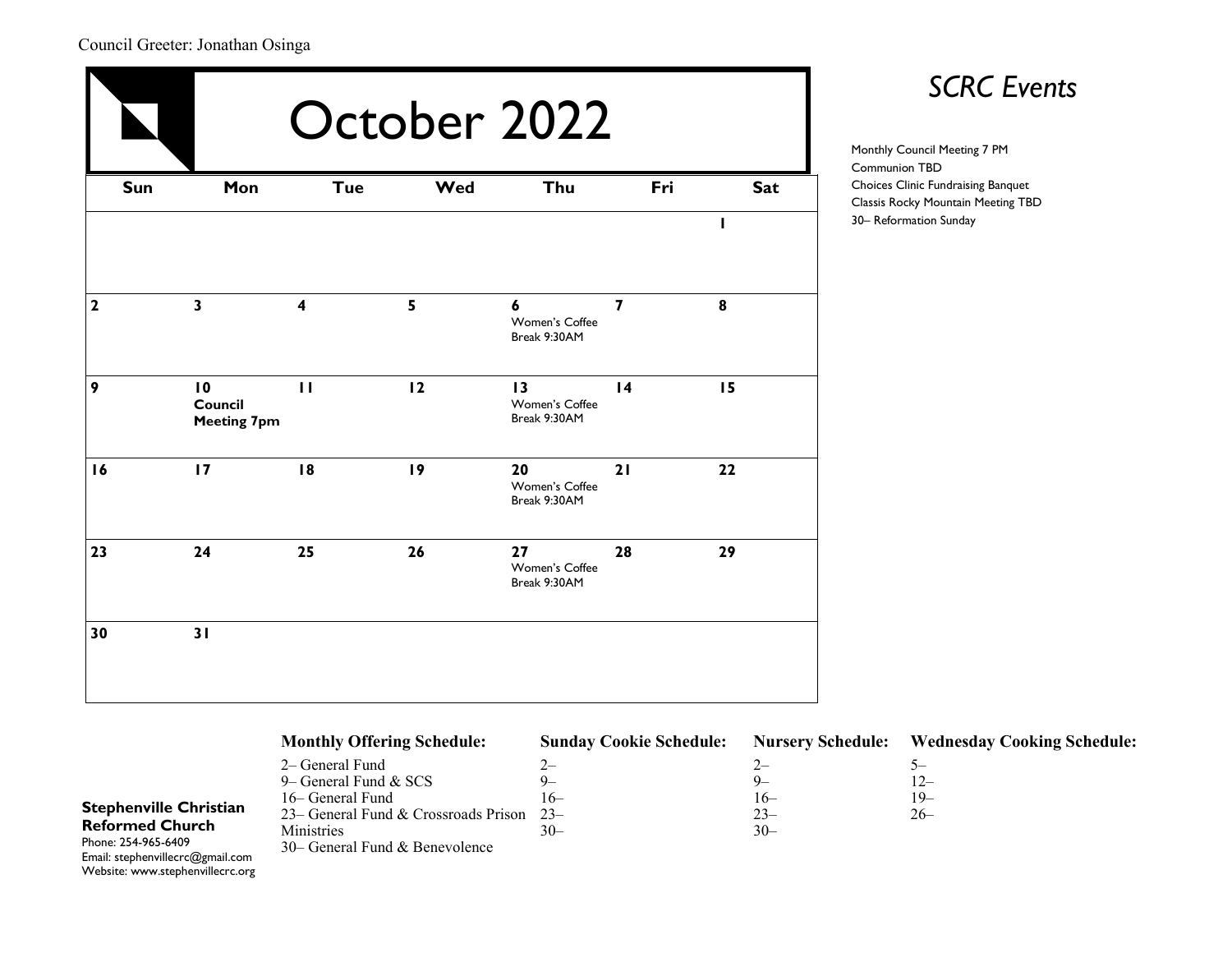|                  |                                                          |            |                | November 2022                                             |                         |                                                         |
|------------------|----------------------------------------------------------|------------|----------------|-----------------------------------------------------------|-------------------------|---------------------------------------------------------|
| Sun              | Mon                                                      | <b>Tue</b> | Wed            | Thu                                                       | Fri                     | <b>Sat</b>                                              |
|                  |                                                          | I          | $\overline{2}$ | $\overline{\mathbf{3}}$<br>Women's Coffee<br>Break 9:30AM | $\overline{\mathbf{4}}$ | 5                                                       |
| $\boldsymbol{6}$ | $\overline{\mathbf{z}}$<br>Council<br><b>Meeting 7pm</b> | 8          | 9              | 10<br>Women's Coffee<br>Break 9:30AM                      | $\mathbf{H}$            | 12                                                      |
| 13               | $\overline{14}$                                          | 15         | 16             | $\overline{17}$<br>Women's Coffee<br>Break 9:30AM         | 18                      | 19                                                      |
| 20               | 21                                                       | 22         | 23             | 24<br><b>Thanksgiving</b><br>Service IIAM                 | 25                      | 26<br><b>Christmas</b><br><b>Decorating</b><br>Day 10am |
| 27               | 28                                                       | 29         | 30             |                                                           |                         |                                                         |

### 6– Daylight Savings Time 7–Monthly Council Meeting 7PM 20–26 Thanksgiving Break: No Sunday School, Wed. Night or Coffee Break 24– Thanksgiving Service @ 11:00AM 26– Church Christmas Decorating Day 10AM

27– 1st week of Advent; Christmas program practice begins (during Sunday school time); no evening service Community Thanksgiving Service TBD Operation Christmas Child Packaging Day TBD

### **Monthly Offering Schedule:**

| 6– General Fund                 | ule:  |
|---------------------------------|-------|
| 13– General Fund & SCS          | 6—    |
| 20– General Fund                | $13-$ |
| 27– General Fund & Tent Schools | $20-$ |
| International                   | $27-$ |

#### **Sunday Cookie Schedule:**

#### **Nursery Schedule: Wednesday Cooking Schedule:** 6– 2–

13–  $20-$ 27–

 $9-$ 16– 23– No Wed. Family Night

30–

### **Stephenville Christian Reformed Church**